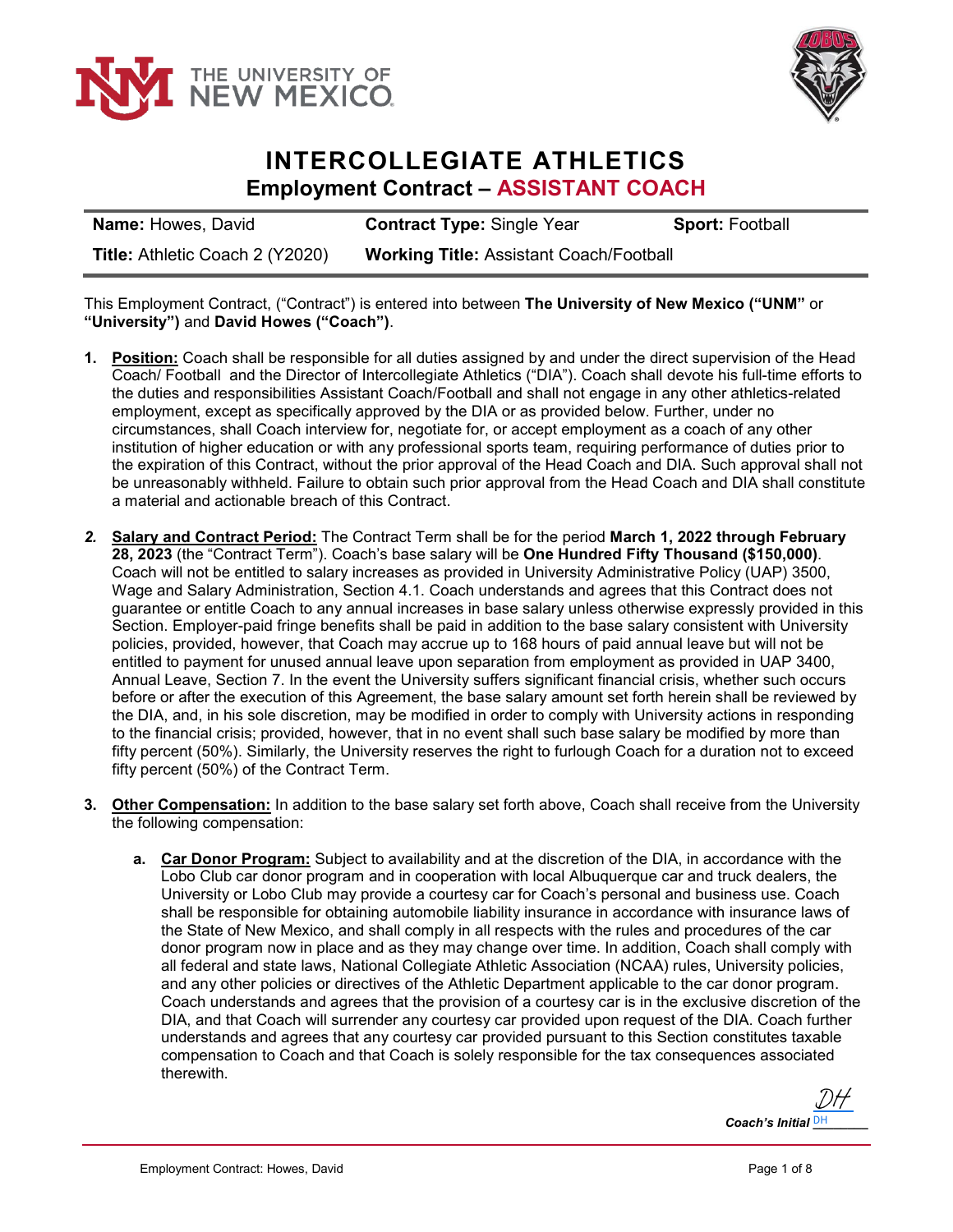**b. Travel:** At the DIA's sole discretion, Coach's spouse or domestic partner (as described in UAP 3790, Domestic Partners) and minor dependent children (together, "Family Members") may be added to the official University travel party for regular season away and post-season games within the continental United States. Travel costs for Family Members (including but not limited to costs of transportation, lodging, food and incidentals) shall be at Coach's expense, unless determined by the DIA, in his sole discretion, that funds and logistics allow for the University to provide for any or all of such costs. Coach understands and agrees that any value received by Coach under this provision likely is taxable compensation to Coach, and that Coach is solely responsible for the tax consequences associated therewith.

Coach understands agrees that all compensation set forth in this Section is subject to compliance with University policies and procedures, the Mountain West Conference (MWC) rules and regulations, and the NCAA policies and procedures.

- **4. Incentive Salary:** An incentive payment is a direct payment over and above the Coach's base salary, in an amount to be determined by the DIA subject to the approval of the University President or designee and subject to availability of funds. Coach is eligible for an incentive payment upon achieving performance criteria established by the DIA in his exclusive discretion, and which are subject to annual review and revision by the DIA. Coach will be eligible for such incentive salary payments after completing the Contract Term in which the incentive is earned. Incentive payments, if any, will be paid no later than **ninety (90)** days after the end of the Contract Term. In order to be eligible for incentive payments under this provision, Coach must be currently employed by the University at the time that the incentive payment is due. Coach understands and agrees that incentive payments, if any, are taxable compensation to Coach and that Coach is solely responsible for the tax consequences associated therewith.
- **5. Independent Income:** Subject to compliance with Athletics Department, University, MWC and NCAA policies, as currently in force and from time to time amended, and with advance written permission of the DIA, Coach may earn other athletics-related income during the period of this Contract only as set forth below. Coach understands and agrees that such activities are independent of Coach's University employment and the University shall have no liability or responsibility for any claims arising therefrom. Coach agrees to indemnify the University and hold it harmless from any claims arising out of any independent contractual or other business and/or employment arrangements with third parties. Coach's advance written requests pursuant to this Section shall include the sources and amounts of any independent income contemplated by this Section. Coach understands and agrees that Coach is solely responsible for any tax liability associated with such activities.

With the written permission of the DIA, Coach may organize and conduct or be employed by a camp, clinic, lessons, or sports league pursuant to the Athletics Department's summer camp policy. Coach understands and agrees to comply with all generally applicable University policies, NCAA and MWC rules, as well as the terms UNM Athletics' Camp Manual Policy and Procedures provided by the UNM Athletics Compliance office. Coach acknowledges that these policies, procedures and rules include, but are not limited to policies and rules regarding: licensing of University logos, trademarks, copyrighted material and the images and likenesses of University students and employees; income reporting; background checks; minors on campus; discrimination and harassment; and the appropriate use of University facilities. These activities are performed in addition to Coach's assigned duties and responsibilities, and shall not interfere with those assigned duties and responsibilities. Coach shall receive no compensation from the University in connection with these activities. Coach understands and agrees that Coach is solely responsible for any tax liability associated with such activities and that the University shall have no liability or responsibility for any claims arising therefrom. Coach shall be responsible for obtaining general liability insurance in accordance with insurance laws of the State of New Mexico, and will name the University as a third-party beneficiary of such insurance policies. Coach agrees to indemnify the University and hold it harmless from any claims arising out of any camprelated activities.

**6. Duties and Responsibilities:** Under the supervision and direction of the Head Coach/ Football and the DIA, Coach shall be responsible for assisting the Head Coach to achieve, in an efficient and effective manner, the goals and objectives of the University's Intercollegiate Football Program and the Department of Intercollegiate

Coach's Initial **DH** [DH](https://secure.na2.echosign.com/verifier?tx=CBJCHBCAABAAPiS-ABwhXOprYNAlwZ8VAQPZ7YD_9SOy)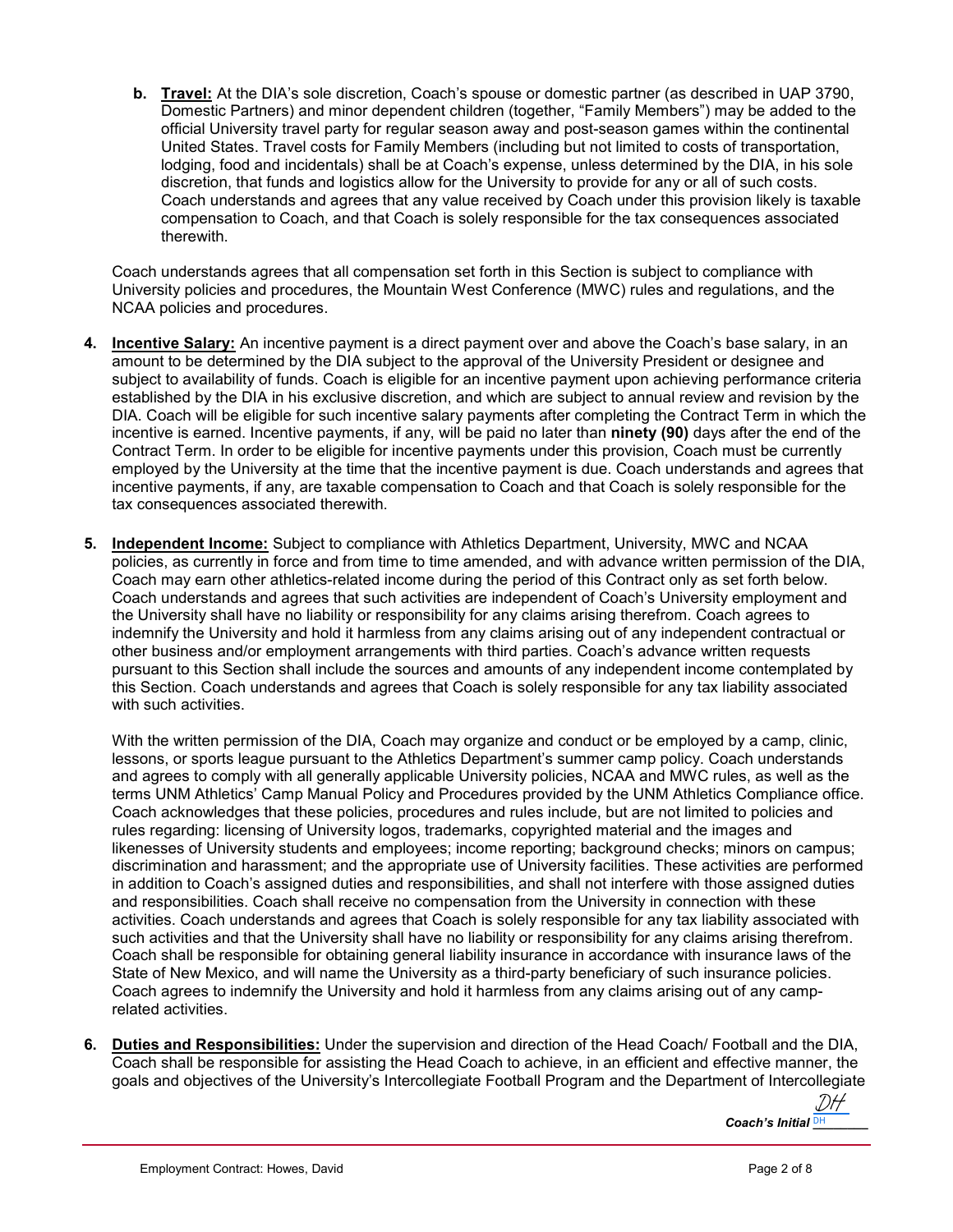Athletics as established by the DIA. Said goals and achievements shall be in concert with the mission of the Department of Intercollegiate Athletics and the University, including the planning development, implementation and maintenance of an NCAA Division I Football program that is characterized by excellence, exemplified by academic achievement and development of character, maturity and a sense of fair play in Football. To that end:

- **a.** Coach shall perform his duties and responsibilities under this Contract to the reasonable satisfaction of the Head Coach and DIA, including but not limited to, assisting the Head Coach in the recruitment of student athletes consistent with all NCAA and MWC regulations, coaching and instruction of student athletes as well as all responsibilities normally associated with and performed by an Assistant Coach to the Head Coach of an NCAA Division I Football program at a member institution of the Mountain West Conference or other major NCAA Division I institution. Coach agrees to maintain a courteous and collegial working relationship with Athletics Department and University staff and faculty. Coach shall perform all duties set forth in this Contract and reasonably assigned by the Head Coach/and DIA including, without limitation, assisting in the development and implementation of recruiting plans and strategies consistent with all applicable NCAA and MWC regulations; and, in general shall be responsible for evaluating, recruiting training conditioning, instructing, supervising, disciplining and coaching student athletes to prepare them to compete in the MWC and against college competition at the national level.
- **b.** Coach shall be responsible for assisting the Head Coach and use his best efforts to ensure that institutional control of the Football program is sustained through the development, implementation and maintenance of a vigorous and effective program for compliance with all NCAA, and MWC regulations and bylaws, and all policies of the University.
- **c.** Coach shall act and speak positively about the University and the University's athletic programs in private and public forums.
- **d.** Coach shall perform his duties and responsibilities while comporting himself at all times in a professional and personal manner consistent with good sportsmanship and with the high moral, ethical and academic standards of the University and the Department, the MWC, and the NCAA.
- **e.** At no time shall Coach be involved in discreditable conduct that is inconsistent with professional standards of the University, or that is seriously prejudicial to the best interests of the University, or that violates the University's mission in a substantive manner.
- **f.** Coach shall exercise due care such that any personnel under his responsibility or supervision shall comport themselves in a similar manner.
- **g.** Coach shall make every reasonable effort to ensure that all student athletes' academic requirements are met in cooperation with and in support of the University faculty and administration.
- **h.** Coach recognizes and supports the importance to the University of its academic policies, standards and requirements and Coach hereby agrees to abide by and support these and any future academic standards adopted by the University, in all aspects of his duties and set forth herein.
- **i.** Coach shall not disclose or use any secret, proprietary, or confidential information about the University or its business affairs or activities, all of which shall be deemed "confidential information," except during the term hereof and then only for the benefit of the University.
- **j.** Coach, as a recognized and notable spokesperson for intercollegiate athletics and education, shall support the University administration mission, policies and decisions, in all of his dealing and activities with the public

*Coach's Initial* **DH** [DH](https://secure.na2.echosign.com/verifier?tx=CBJCHBCAABAAPiS-ABwhXOprYNAlwZ8VAQPZ7YD_9SOy)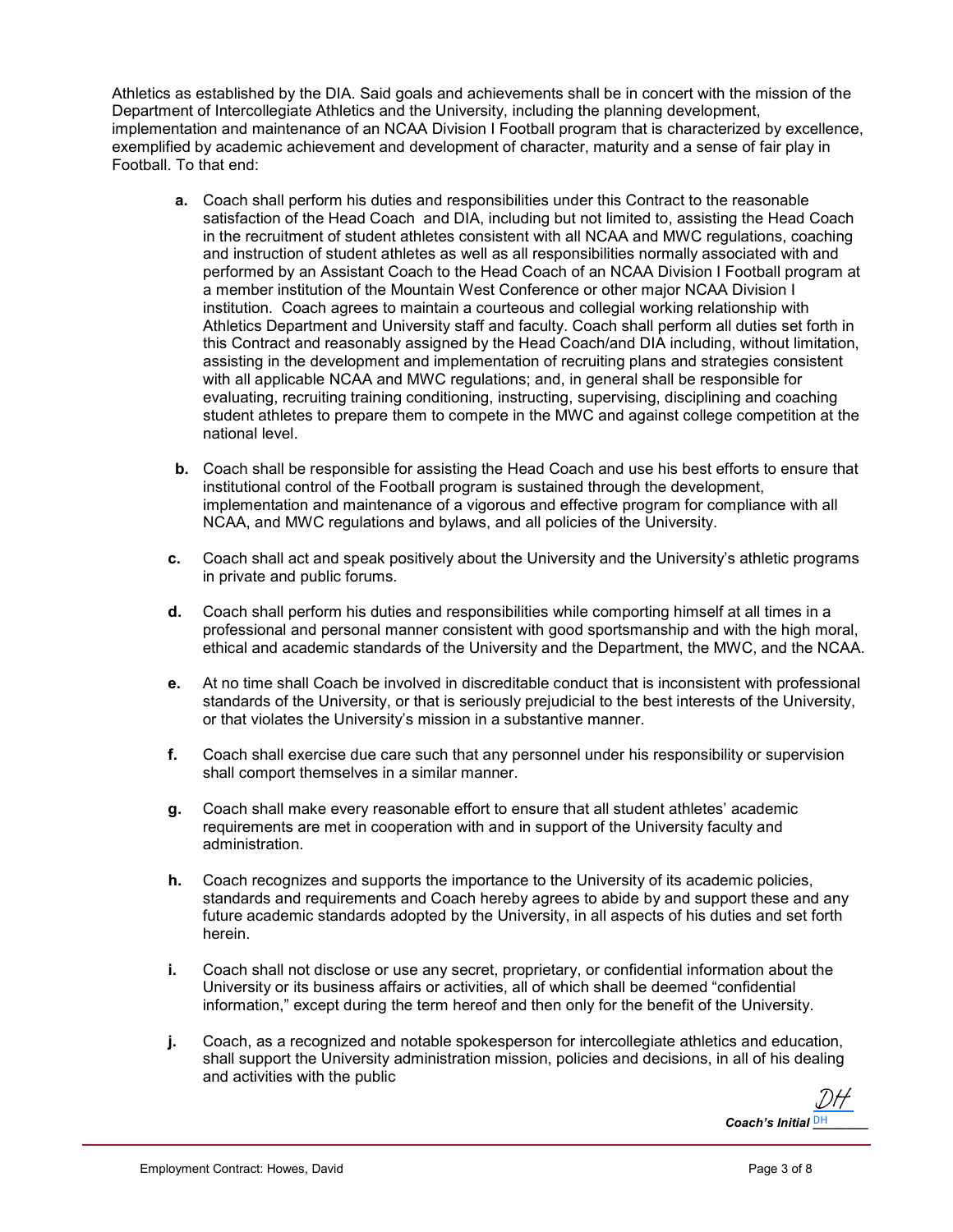**7. Conduct of Athletics Personnel:** Coach, hired to administer, conduct, and/or coach intercollegiate athletics, shall act with honesty and sportsmanship at all times in promoting the honor and dignity of fair play in the context of the high standards associated with collegiate competitive sports. Coach understands and agrees that honesty and sportsmanship at all times, and the promotion of the honor and dignity of fair play in the context of the high standards associated with collegiate competitive sports, are material to this Contract, and that any conduct that undermines these values may be grounds for discipline, which can include termination for cause in accordance with Section 11.

Coach acknowledges that negative statements concerning the Athletics Department, the University, and the State of New Mexico made to the media or in public may be detrimental to recruiting, fundraising, and the morale of coaches, staff and players in the Football program and other programs of intercollegiate athletics and the reputation of the University. Therefore, Coach agrees that Coach is highly encouraged that whenever appropriate and in a timely manner, will first direct any complaint or criticism that Coach may have of a particular University Sports Program, the Athletics Department or the University to the DIA before directing the complaint or criticism to anyone else. This shall not prohibit Coach from making communications protected by whistleblower laws. Further, Coach shall make reasonable efforts to project a positive image with respect to the University, Athletics Department, and Football Program. Any conduct that disparages the Football Program, Athletics Department or the University may be grounds for discipline, which can include termination for cause in accordance with Section 11.

Coach shall not engage in activities or conduct injurious to the reputation of the University, including without limitation, repeatedly conveying to one person, or conveying to an assembled public group, negative information concerning the University.

- **8. Unethical Conduct:** Coach will refrain from unethical conduct. Unethical conduct may include, but is not limited to, the following examples of misconduct:
	- **a.** Refusal to furnish information relevant to an investigation of a possible violation of an NCAA regulation when requested to do so by the NCAA or the University;
	- **b.** Involvement in arranging for fraudulent academic credit or false transcripts for a prospective or an enrolled student-athlete;
	- **c.** Involvement in offering or providing a prospective or an enrolled student-athlete an improper inducement or extra benefit or improper financial aid;
	- **d.** Furnishing the NCAA or the University false or misleading information concerning Coach's involvement in or knowledge of matters relevant to a possible violation of an NCAA regulation;
	- **e.** Receipt of benefits by Coach for facilitation or arranging a meeting between a student-athlete and an agent, financial advisor, or a representative of an agent or advisor (e.g., "runner");
	- **f.** Refusal to furnish information relevant to an investigation of a possible violation of federal or state law or University policy when requested to do so by lawfully authorized federal or state agents or University officials or when otherwise required to report under University policy; or
	- **g.** Refusal to comply with regulatory or policy requirements, including but not limited to the reporting requirements imposed by the Jeanne Clery Disclosure of Campus Security Policy and Campus Crime Statistics Act, Title IX of the Education Amendments of 1972 (the "Clery Act"), and any and all University policies relating thereto.

Coach's agreement to refrain from unethical conduct is a material term of Coach's employment and this Contract. Coach expressly understands and acknowledges that unethical conduct is sufficient justification for Termination of Contract for Cause as described in Section 11.

*Coach's Initial* **DH** [DH](https://secure.na2.echosign.com/verifier?tx=CBJCHBCAABAAPiS-ABwhXOprYNAlwZ8VAQPZ7YD_9SOy)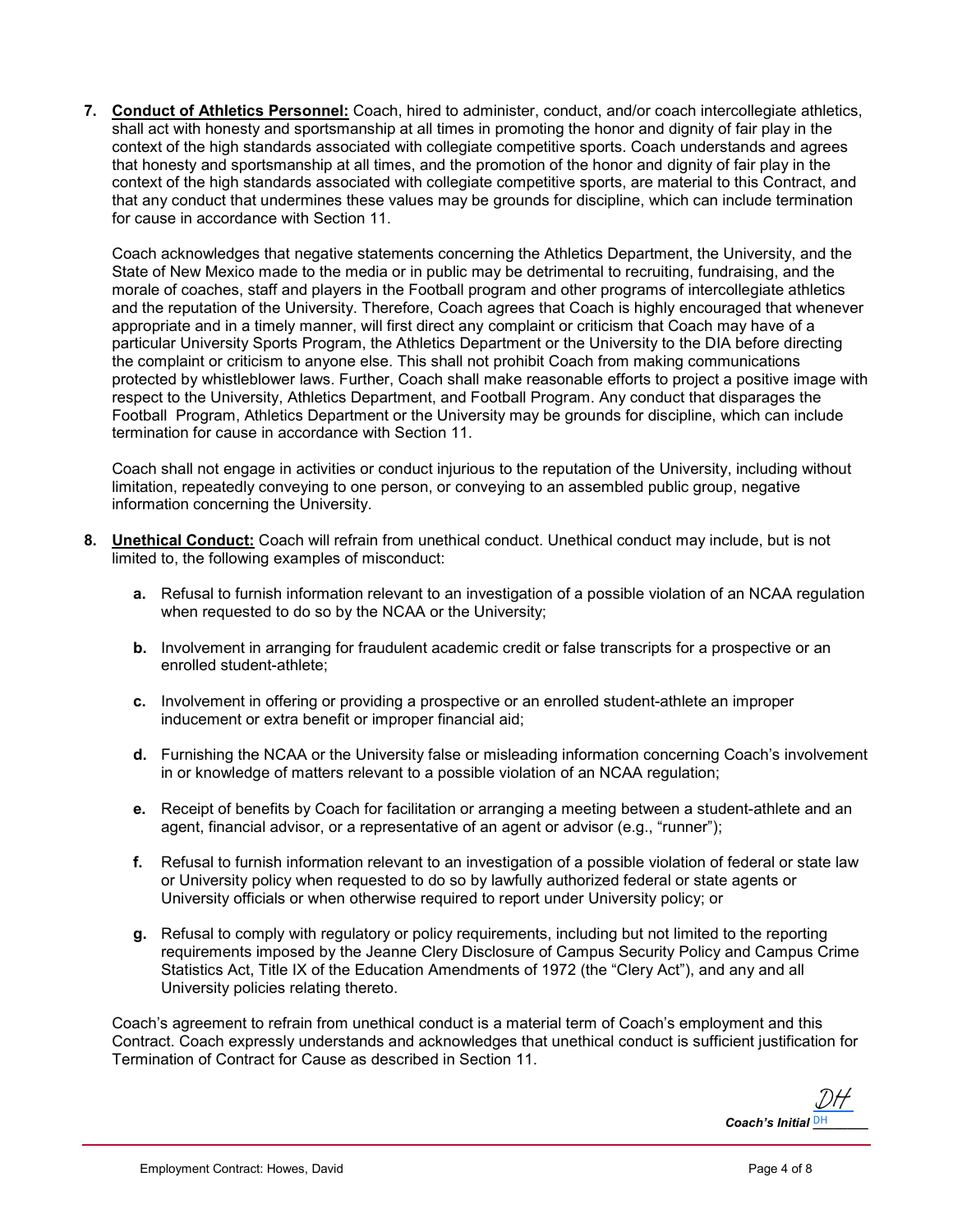**9. Compliance With Laws, Policies, Rules and Regulations:** Coach shall be responsible for being fully knowledgeable of, and being in full compliance with, the policies, rules, and regulations of the University, the MWC, or any other conference with which the University may elect to affiliate, the NCAA (as they are currently in force and as they are amended from time to time), as well as applicable federal laws, including but not limited to the Clery Act; Title IX of the Education Amendments of 1972; applicable New Mexico laws; and University policies regarding crime reporting and sexual harassment, including, but not limited to sexual harassment, sexual misconduct, and sexual violence. Coach shall immediately report any apparent or confirmed violations of the above laws, policies, rules, and regulations occurring in the department to the university's compliance staff, the DIA, or UNM's Division of Human Resources, as well as other University official/departments as may be required by University policy. Upon receiving any information about a person who has experienced sexual misconduct, harassment, sexual assault or other sexual violence, Coach shall also report the information to UNM's Office of Compliance, Ethics and Equal Opportunity (CEEO) within 24 hours, or as soon as reasonably practicable, by calling CEEO at 505-277-5251 or by email at [oeounm@unm.edu.](mailto:oeounm@unm.edu) Failure by Coach to report immediately to the University's athletics compliance staff and, as appropriate the DIA or other responsible University official/department, any alleged violations of University, MWC or NCAA policies, rules or regulations by Coach or, upon becoming aware of violations by any coaches, staff members, student-athletes, or other persons under Coach's supervision that become known to Coach, which failure, in the reasonable opinion of the DIA (i) creates material risk for the University or Program or (ii) negatively affects the University or the Program in a material manner, shall subject Coach to disciplinary or corrective action as set forth in the NCAA enforcement procedure. Such failure to report shall also subject Coach to immediate suspension, at the University's sole discretion, for a period of time without pay, or termination as described in Section 11.

If the University determines that Coach is in violation of MWC or NCAA rules and regulations while employed by the University, or was in violation of NCAA or conference rules and regulations during prior employment at another NCAA member institution, Coach shall be subject to disciplinary or corrective action as set forth in the NCAA enforcement procedure and may be suspended without pay by the University at the University's reasonable discretion for a period of time not to exceed ninety (90) days, or terminated as described in Section 11. If Coach fails to meet his obligations as stated in this Section or fails to complete any Universityrequired training within six (6) months of the beginning of Coach's employment, or otherwise fails or refuses to meet his obligations under any law, regulation, policy or procedure, Coach may be subject to disciplinary action up to and including suspension and termination as described in Section 11.

Coach specifically acknowledges and agrees that Coach's compliance with applicable laws, policies, rules, and regulations are material obligations of this Contract.

- **10. Non-Applicability of University Employment Policies and Due Process Guarantees:** This Contract creates no expectancy of or property interest in continued employment with the University. Accordingly, no provisions of the University Administrative Policy manual (UAP) addressing or governing separation of employment, discipline and contract employees generally are applicable to Coach. No due process guarantees relating to progressive discipline, suspension, discharge, and appeal processes are accorded to Coach under this Contract. All rights, processes and notices afforded to Coach or required from Coach are specifically enumerated under sections 11 through 14 of this Contract.
- **11. Termination of Contract for Cause:** The University reserves the right to immediately terminate this Contract for cause at any time. Cause includes, but is not limited to, violation of any material obligation of Coach under this Contract or any amendments hereto. In addition to a material breach of this Contract, the parties agree that the following non-exclusive list constitutes cause for termination under this Section:
	- **a.** insubordination;
	- **b.** Coach's neglect of, or failure or refusal to perform, his duties as Assistant Coach in any material respect after receiving written notice of such failure or refusal from the DIA;
	- **c.** malfeasance involving misuse of University or donor funds;

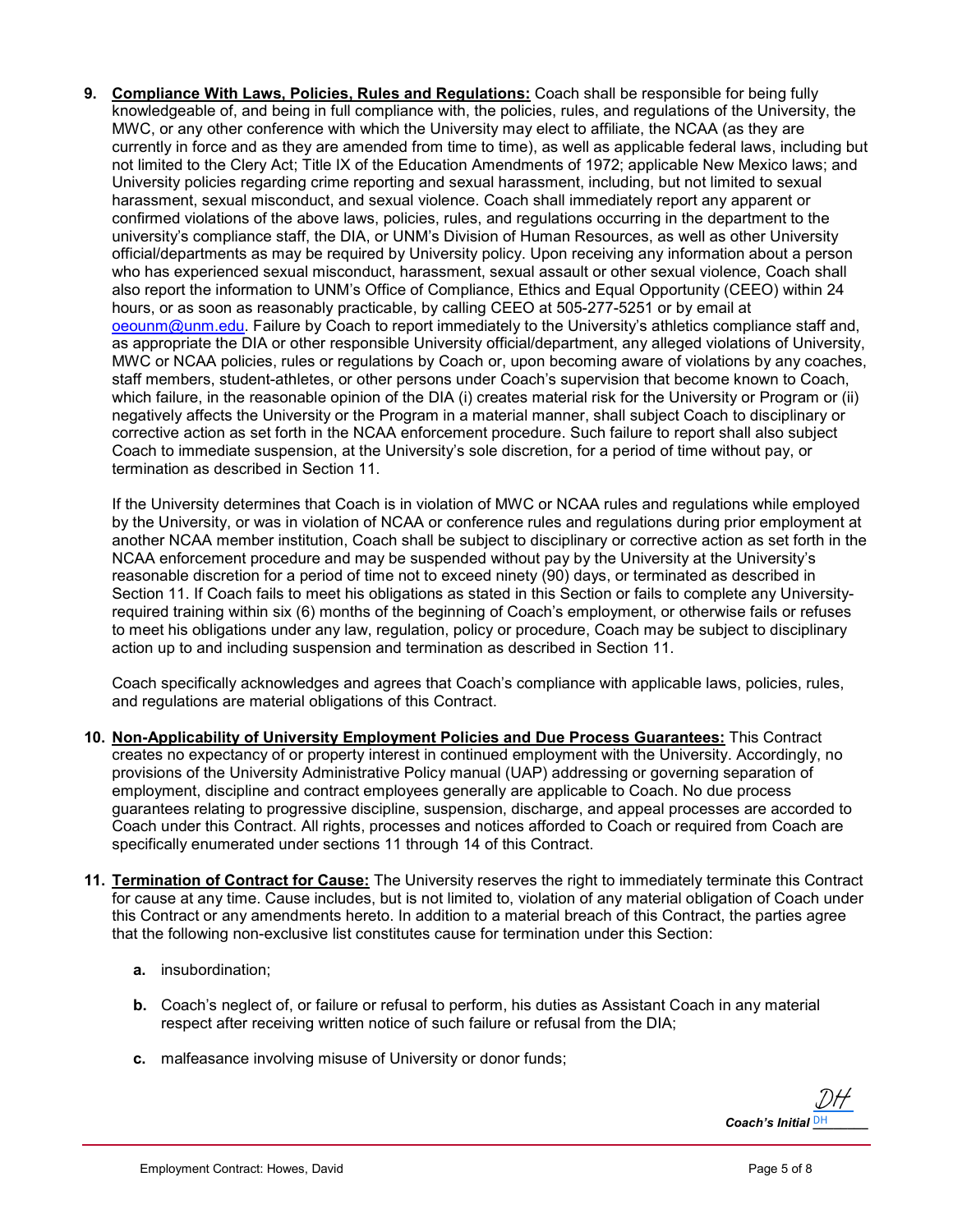- **d.** Coach's failure to comport himself in a manner consistent with good sportsmanship or the moral, ethical or academic standards specified in this Contract or in University policies and regulations;
- **e.** failure of Coach or any other person under his supervision and direction to comply with applicable standards or regulations of the MWC or the NCAA, federal or state law, or University rules, regulations or policies, as amended from time to time, regardless of whether such violation results in the imposition of sanctions or other consequences;
- **f.** Coach's failure to promote an atmosphere of compliance or failure to properly and effectively monitor personnel under his supervision and direction which results in material non-compliance by Coach's personnel, with applicable standards or regulations of the MWC or the NCAA, federal or state law, or University rules, regulations, or policies, as amended from time to time, regardless of whether such violation results in the imposition of sanctions or other consequences;
- **g.** Coach's instruction to any assistant coach, student or other person to respond inaccurately or incompletely to any request or inquiry concerning a matter relevant to University's athletic programs or other institution of higher learning which shall be propounded by University, the NCAA, the MWC or other governing body having supervision over the athletic programs of University or such other institution of higher learning, or required by law;
- **h.** Coach's failure to fully cooperate in the enforcement and implementation of any drug testing and/or education program established by the University, the MWC, the NCAA, or pursuant to federal or state law that is applicable to student athletes or other employees of the University;
- **i.** Coach's being charged with, indicted for, pleading no contest to, or being convicted of (i) any felony; or, (ii) any misdemeanor involving gambling, drugs or alcohol. For purposes of termination of this Contract for cause, the parties agree that a conviction or plea will serve as conclusive evidence of the commission of the alleged crime by Coach;
- **j.** engaging in conduct which either (i) displays a continual, serious disrespect or continual, serious disregard for the mission of the University, (ii) brings Coach into public disrepute (ii) constitutes moral turpitude or breaches the high moral and ethical standards applicable to Coach as a visible representative of the University;
- **k.** major or repeated minor violation of policies, rules, or regulations of the University; major or repeated secondary infractions of the MWC or NCAA rules (including any similar infraction which may have occurred at Coach's prior employment); major or repeated minor violation of New Mexico or federal laws, regulations, or policies;
- **l.** Coach's misconduct, whether or not relating to Coach's employment, which is not in the best interest of the University or which violates the University's mission, interests, policies, or regulations, and which causes material damage to the reputation or dignity of the University or its athletics program;
- **m.** participating in any (i) gambling, bookmaking, wagering, or betting involving any athletic contest whatsoever wither by soliciting, placing or accepting a bet or wager or through a bookmaker, a pool, or any other method of gambling; or (ii) counseling, instruction, encouraging, or knowingly and intentionally permitting any student-athlete, assistant coach, or other individual under or subject to Coach's control, authority, or supervision to participate in such activity;
- **n.** failure to report promptly to the DIA in writing any violations or potential violations known to Coach of University Rules including, but not limited to, those by Coach, his assistant coaches, student athletes or other persons under the direct control or supervision of Coach;
- **o.** failure to take reasonable steps to ensure the physical and mental wellbeing of student athletes on the Football team;

*Coach's Initial* **DH** [DH](https://secure.na2.echosign.com/verifier?tx=CBJCHBCAABAAPiS-ABwhXOprYNAlwZ8VAQPZ7YD_9SOy)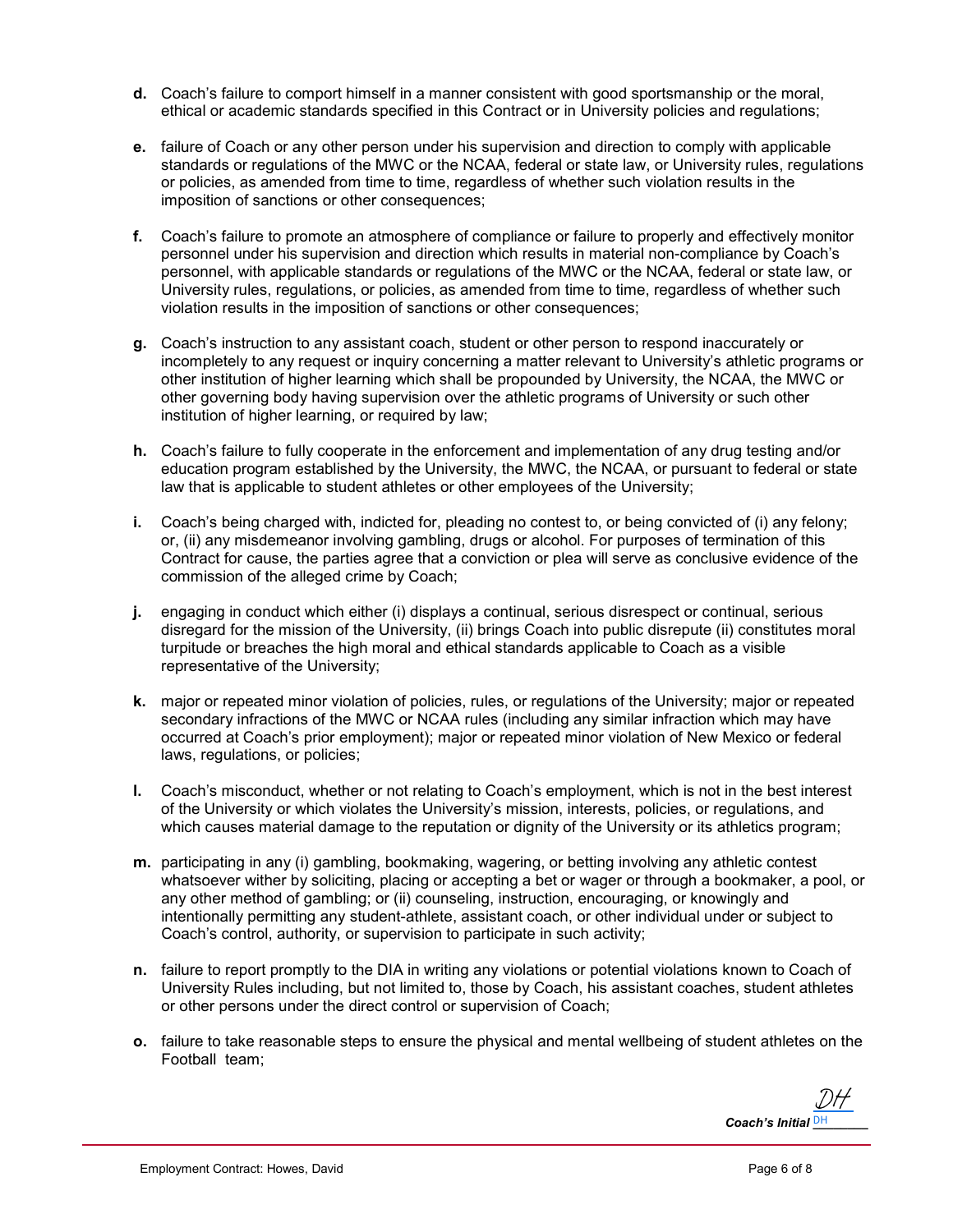- **p.** willful or grossly negligent conduct injurious to the University's Intercollegiate Football Program or the University;
- **q.** any other reason violation of policies of the University or its Athletics Department.

If this Contract is terminated for cause, the University shall have no further liability except for base salary and fringe benefits accrued to the date of termination.

Nothing in this Section shall prevent, limit or otherwise interfere with the University's right to terminate the services of the Coach without cause at any time subject to the provisions of Section 12 herein. Coach expressly agrees that nothing in this agreement creates any expectancy of or property interest in continued employment and no University Administrative Policy addressing or governing progressive discipline, discharge or the appeal process for discharge shall be applicable to Coach.

**12. Termination by Request of Coach:** Coach may terminate this Contract at any time upon written notice to the DIA. In the event that Coach terminates this Contract pursuant to this Section, the University shall have no further liability except for base salary and benefits accrued to the date of termination.

Coach understands and agrees that termination of this Contract pursuant to this Section prior to the expiration of the Contract Term will cause irreparable harm to the reputation and athletic programs of the University in an amount not capable of precise calculation or quantification. Therefore, if Coach terminates this Agreement during the Contract Term, Coach agrees to pay to the University as liquidated damages, and not as a penalty, **fifty percent (50%)** of his base salary for the remainder of the Contract Term, within sixty (60 days of such termination.

Liquidated damages may be modified to a lesser amount at the discretion of the DIA, with approval of the University President.

- **13. Contract Non-Renewal:** Coach expressly agrees that there exists no expectancy of renewal of this Contract beyond the term stated in Section 2 herein. Coach also expressly agrees that no notice that this Contract will not be renewed is required. Coach understands that this provision contradicts UAP 3240, Contract Employees, and expressly agrees that no notice is required. The obligations of the University and Coach pursuant to this Contract shall terminate with his termination or the end of the Contract Term, whichever occurs first.
- **14. Termination by Disability or Death**: It is expressly understood and agreed that this is a personal service agreement between the parties and that in the event of the incapacity of Coach to the degree that he is rendered incapable of performing the obligations and duties contained in this Contract for a period of more than ninety (90) consecutive days, as certified by two (2) physicians selected or approved by the University, or his untimely demise, this Contract shall terminate and the University shall have no further financial or other obligation whosoever hereunder except to pay Coach his base salary and benefits accrued to the date of termination.
- **15. Complete Employment Contract:** This Employment Contract and any Exhibits attached hereto and incorporated herein by reference, constitute the final and complete agreement between the parties. Any amendments or further addenda, hereafter agreed to by both parties, shall be in writing and executed with the same formality. All prior and contemporaneous negotiations and agreements pertaining to Coach's employment by the University are deemed incorporated into this Contract and such documents and instruments are deemed to have been abandoned if not so incorporated. No verbal understandings, statements, promises, or inducements contrary to the terms of this Contract exist.
- **16. Severability:** If any provision of this Contract is held to be invalid or unenforceable for any reason, such provision shall be ineffective to the extent of such invalidity or unenforceability; provided, however, that the remaining provisions will continue in full force without being impaired or invalidated in any way unless such invalid or unenforceable provision or clause shall be so significant as to materially affect the Parties' expectations regarding this Contract. The Parties shall replace any invalid or unenforceable provision with

Coach's Initial **DH** [DH](https://secure.na2.echosign.com/verifier?tx=CBJCHBCAABAAPiS-ABwhXOprYNAlwZ8VAQPZ7YD_9SOy)